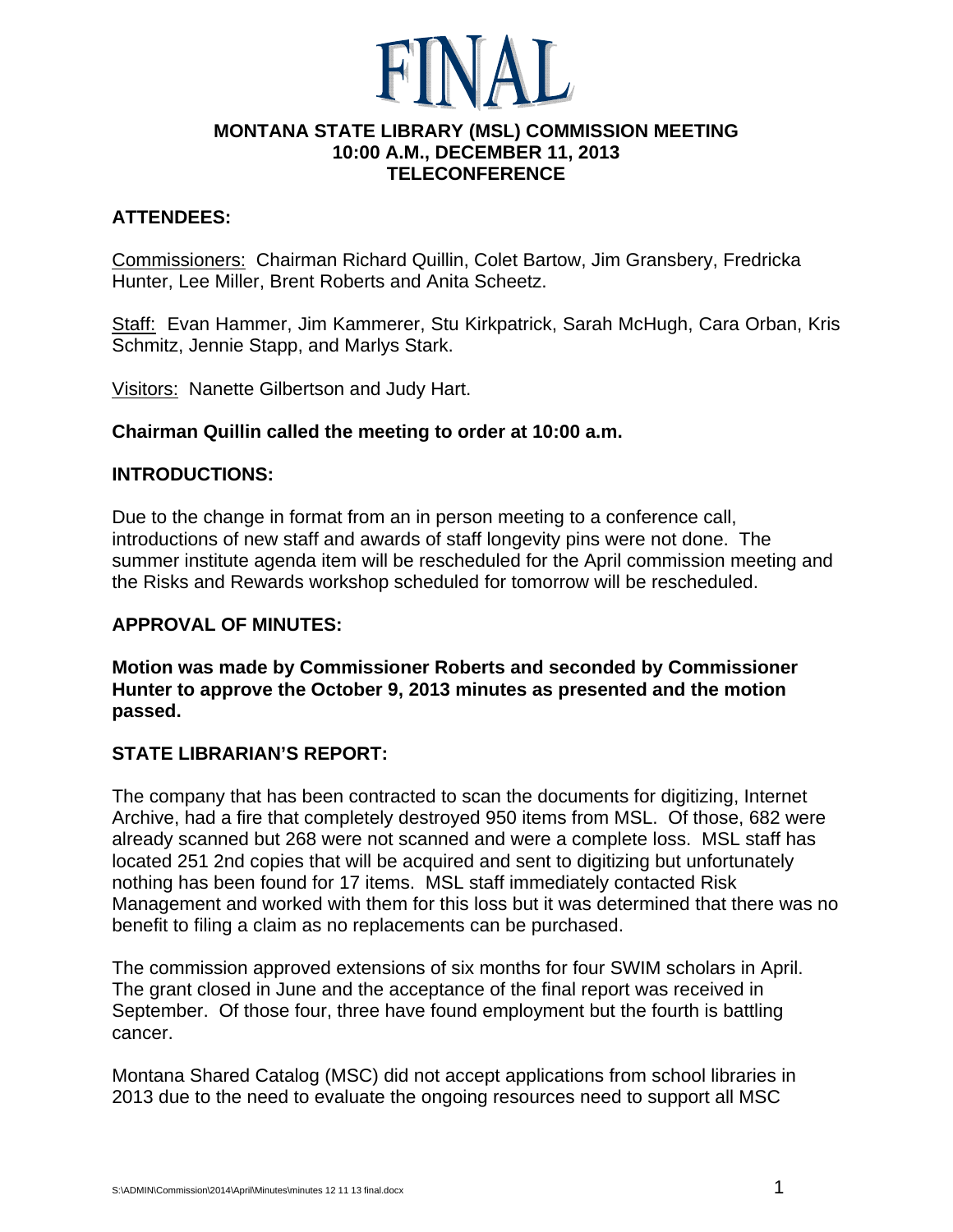libraries in light of the significant number of school libraries that have expressed interest in joining the consortium. Discussions with Office of Public Instruction (OPI) about funding for an additional FTE have not resulted in a solution. Dennis Parman, Deputy Superintendent from OPI gave a presentation at the last MSC meeting about support for schools and the ensuing membership discussion led to two decisions at the fall membership meeting. The membership voted to add an additional FTE and the funding appropriation will be considered at the budget meeting in May, 2014. If funding is approved from within the MSC membership, a decision to hire additional MSC staff will go to the commission for final approval in June. The second decision is that effort should be made to significantly reorganize and streamline the policy system that governs the system administration of the catalog. MSC staff recommended four options varying from very moderate to vary extreme and the executive committee approved a moderate approach with a timeline of one year which allows for policy updates and will make administration easier. It will also allow for the school libraries to apply. For funding purposes the 2014 application process will be completed as usual but the approved new libraries won't actually go live until after the reorganization is completed which probably means summer of 2015. The second reason to encourage the reorganization is to bring back the original purpose of the resource sharing. A streamlined catalog will make system administration less complex and resource intensive and it encourages resource sharing through like policies such as circulation policies.

MSL managers have been working on space planning for the building to better utilize the space freed up by digitization downstairs and to make cubicle space more equitable and adequate. Main goals are to keep the programs together and to provide equitable cube sizes for all staff. Interior office designers have been invited to evaluate the upstairs work space to see how it can be redone to meet these goals. Discussions have been held with the Attorney General's office regarding the possibility of MSL giving up some space downstairs in exchange for funding to remodel the lower level and include a larger conference room without the pillar in the room. The bid came back at \$250,000 so the remodel would need to be approved by the legislature and therefore can't be done at this time. Funding is not available for MSL to do any remodel work without another agency's involvement. Any remodel process would require legislative approval whether for funding if MSL was solely involved or to approve a large dollar project. The best option long term is probably to work with the AG's office although no final recommendations have yet been made by managers.

MSL and State Information Technology Services Division (SITSD) are entering the negotiation phase with ESRI for a new Enterprise License Agreement that governs GIS software acquisition through ESRI. For the past seven years the state has had a contract to purchase licenses but only 17 agencies used the system and there has not been much growth. With the ArcGIS Online cloud based mapping service now available State Librarian Stapp feels that the state should invest in unlimited subscriptions for state employees and local government employees. This decision needs to be reached by the time the final Executive Planning Process (EPP) requests have to be in.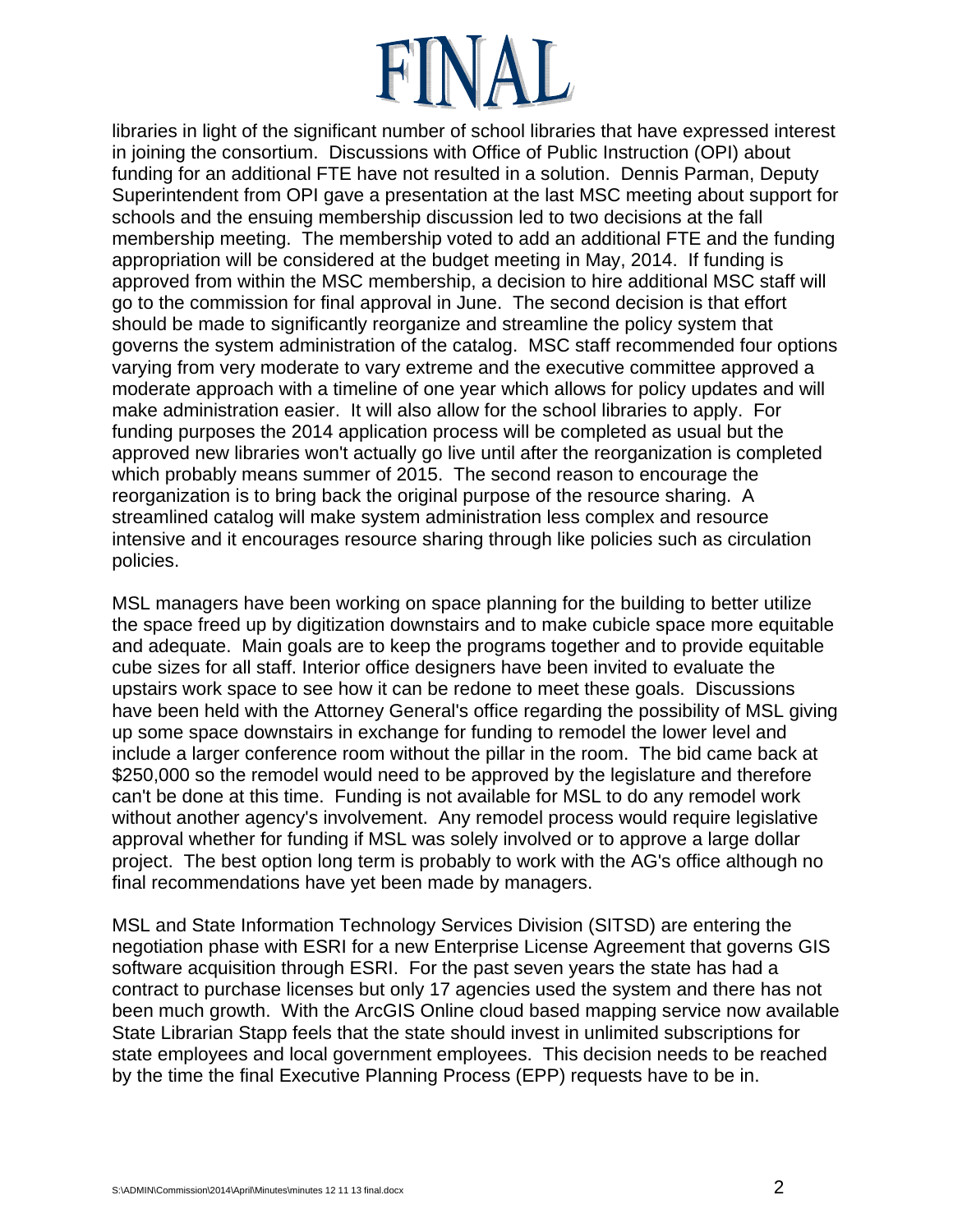

The Chief Officers of State Library Agencies (COSLA) meeting in October had a strategic planning focus with the Gates Foundation providing facilitators. Some see COSLA as a networking opportunity, some see it as national advocates and there are many viewpoints in between. COSLA appears to be seen more as a conduit for information rather than having significant input. If COSLA does decide to play more of an active role, dues will have to be raised or another source of funding will need to be found in order to fund an executive director. This discussion will continue at the January meeting.

Progress seems to have been made in regards to federal funding. Working under the continuing resolution, Institute of Museum and Library Services (IMLS) has authorized Library Services Technology Act (LSTA) funds and MSL should know the amount of their award by January 15. Different rules for cash management may be enacted in the future to help prevent the need for furloughs. There may be an extension of the sequestration but no details are known at this time.

The vision statement shared in October developed by the managers during the Montana Leadership Challenge was further refined via e-mail with commission members. The current statement reads: "Libraries are recognized leaders and valuable assets with the tools, resources and expertise to empower the communities we serve to achieve their goals." The plan moving forward is to further refine the staff performance appraisal process and incorporate this vision into a performance appraisal which includes the strategic plan all the way down to the individual objectives. Once developed, the management team will be sharing the new process with supervisors and hopefully will be implemented in the spring.

# **LIBRARY DISTRICT TASK FORCE UPDATE:**

The library district task force discussed a wide range of issues as well as each section of the law pertaining to library districts. The task force members felt that most of the issues should actually be rectified at the local level or were due to the need for better communication. They did come up with three areas of recommended legislative changes. First would be requiring a transition plan to be identified when a library district is first proposed and then once the district is formed the governing bodies and boards of the district should enter into a written agreement to support the plan. The second recommendation is the most significant. If enacted it would require that County Commissioners ensure that library services for all county residents are maintained, even if smaller district is carved out of a county system. The third recommendation is for housekeeping changes to align the mill levy process with uniform tax laws.

The process moving forward begins with requesting input from the commission, then having approximately two months to educate and get input from the library community. Consensus and support from the community is important. A final recommendation will be brought to the commission in February and then any legislation will move forward through the EPP this spring.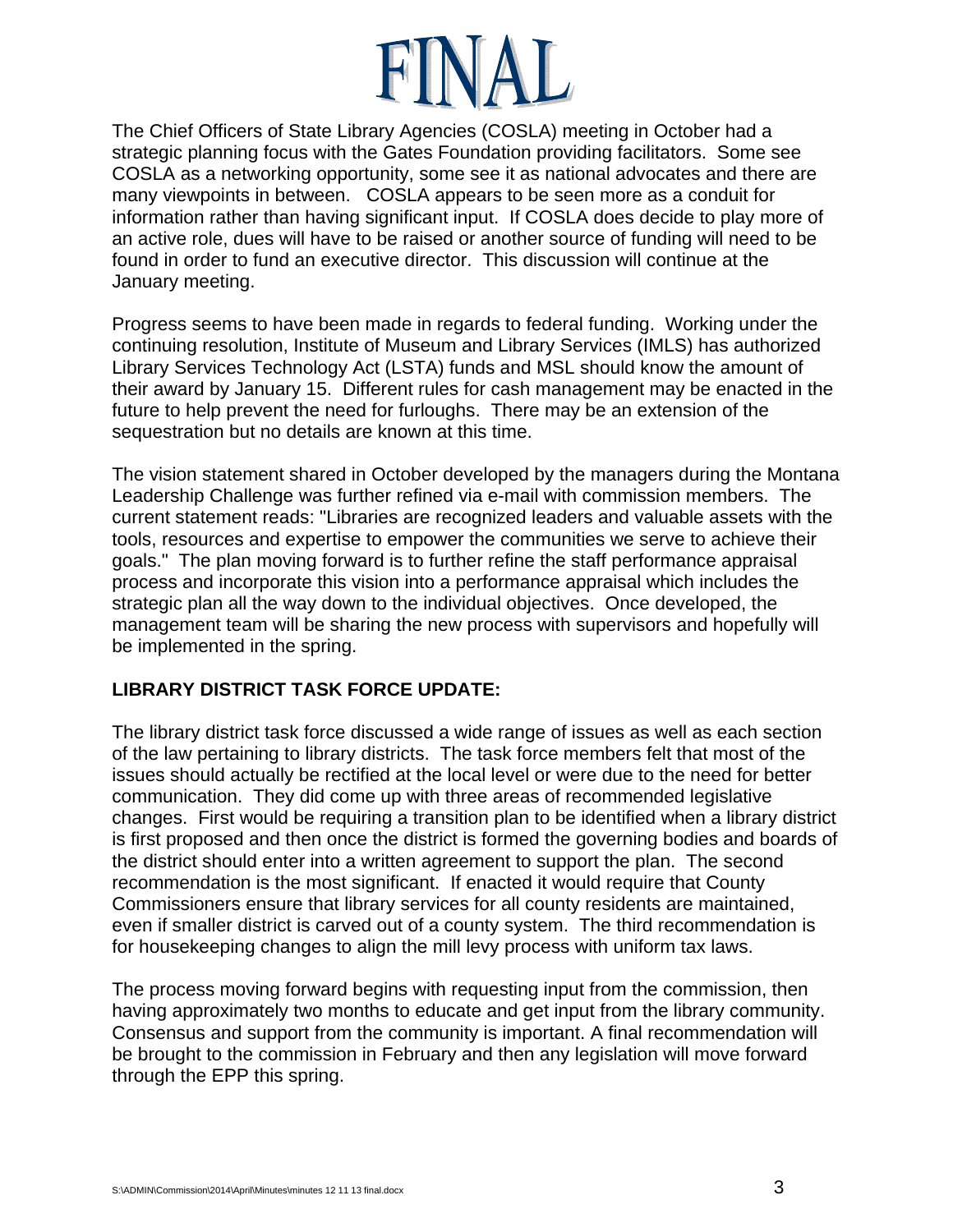

The purpose of the task force was simply to deal with library district concerns that have been encountered since the original legislation. A goal is to make it easier to make larger districts rather than correct any funding issues.

# **BROADBAND PAY PLAN UPDATE:**

The broadband pay plan policy that was approved in June 2012 rely on the 2008 market analysis. Management is recommending moving to a pay plan chart based on the 2012 market analysis. There are two exceptions in state library staff where market rates cannot be used because the agency cannot afford the resulting salary increases and doing so would result in pay inequity within the agency and across state government. For these two positions, management recommends use of the interagency equity report is recommended.

Approval of this updated pay plan chart would mean raises for seven staff members whose current pay would fall below the required 80 percent of market. Due to a position reclassification, there are cost savings that would mean no net impact to MSL's personal services budget.

**Motion was made by Commissioner Scheetz and seconded by Commissioner Hunter to approve the update to the 2012 market analysis with the two exceptions. The motion was withdrawn.** 

**Motion was made by Commissioner Bartow and seconded by Commissioner Miller to approve the change to Appendix A as presented and the motion passed.** 

Commissioner Miller would be interested in seeing comparisons with other state library agencies.

# **FY'14 MONTANA LAND PLAN:**

The FY'14 land plan was approved by the Montana Land Information Advisory Council (MLIAC) yesterday with no revisions. The plan outlines how the funds are expended including funding for GeoInfo positions, passing funding through to the Montana Natural Heritage Program and funding for the annual grant awards.

**Motion was made by Commissioner Bartow and seconded by Commissioner Gransbery to approve the FY'14 Montana land Plan as presented and the motion passed.** 

#### **MONTANA LAND INFORMATION ACT (MLIA) ADMINISTRATIVE RULES ADOPTION:**

The proposed rules had received one comment that accurately pointed out a definition change that was overlooked and therefore this adoption notice has one change. MLIAC approved the adoption notice yesterday.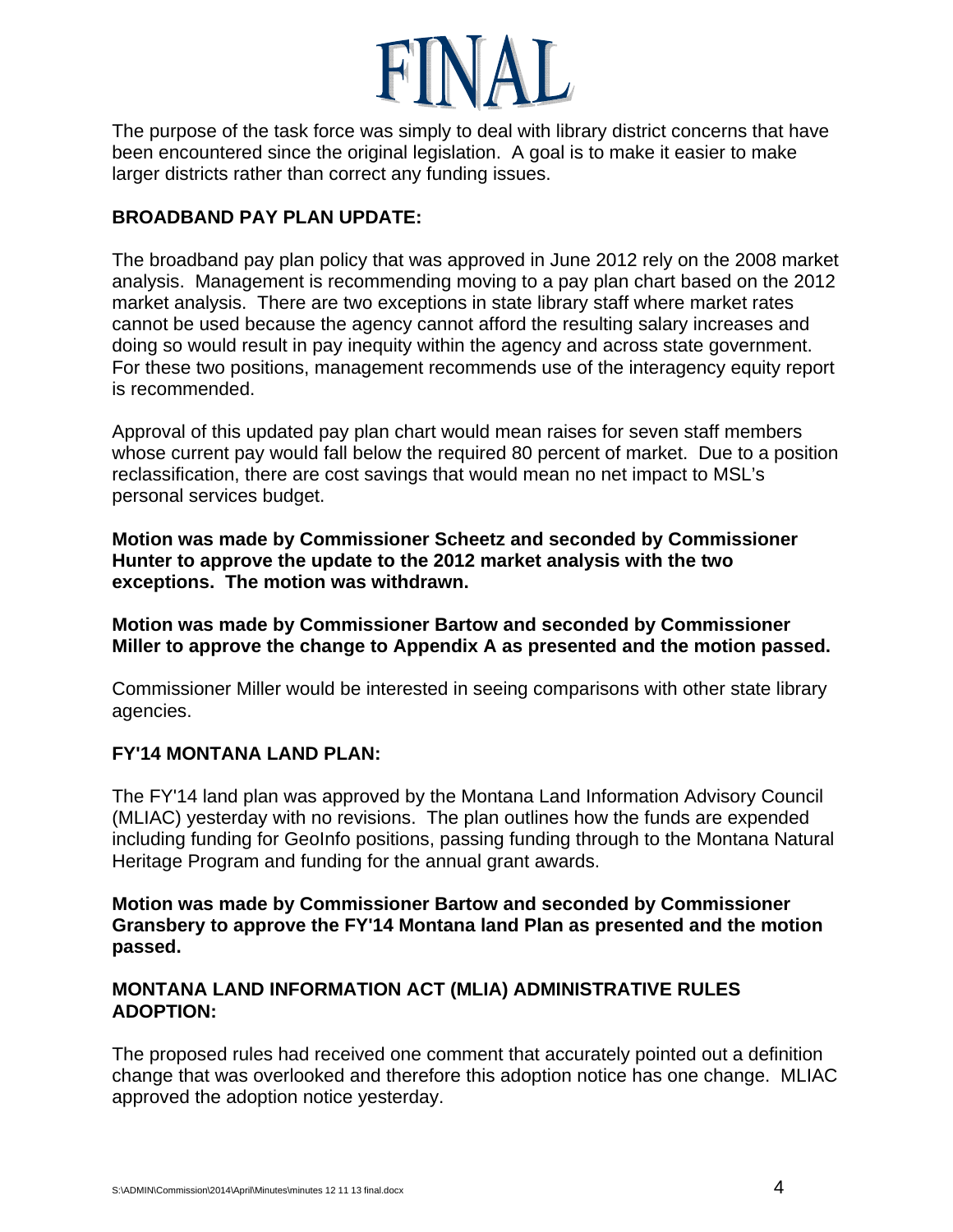

**Motion was made by Commissioner Miller and seconded by Commissioner Roberts to approve the ARM adoption notice as presented and the motion passed.** 

# **NETWORK ADVISORY COUNCIL (NAC) REPORT:**

The NAC approved additional fund recommendations which are before the commission for consideration.

**Motion was made by Commissioner Bartow and seconded by Commissioner Miller to accept the recommendation of the NAC for the remaining LSTA FY'13 funds and the motion passed.** 

# **COURIER OVERVIEW:**

The commission previously requested documentation on past courier efforts and a summary of how MSL could be involved at this point. The NAC has discussed this issue again and agreed that MSL should participate by providing standards and helping with regional partnerships.

Although this type of assistance could be easily done by Cara and Sarah, a decision needs to be made as to whether LSTA funding will be allotted to help the effort to move to a regional system.

The core group will meet to discuss further steps which might include cost sharing and administration. A subsidy might be considered to encourage use. Another issue is the lack of communication.

#### **NAC will continue to work on how MSL can assist in the future and Cara will perform the amount of work suggested at this time.**

# **MONTANA STATE LIBRARY CIRCULATION POLICY DRAFT REVIEW:**

The draft is presented for discussion and suggested edits and the final draft will be presented for action in February. This draft represents a fairly significant change by defining more clearly who can have MSL library cards and aligns circulation policies with current practice as well as agreements which have been signed with vendors.

This change will not allow the general public to have library cards. In 2013 20 cards were given out to the general public with only eight actually circulating materials. With more and more materials available online and the fact that MSL will digitize on demand, the general public shouldn't feel much impact with this change.